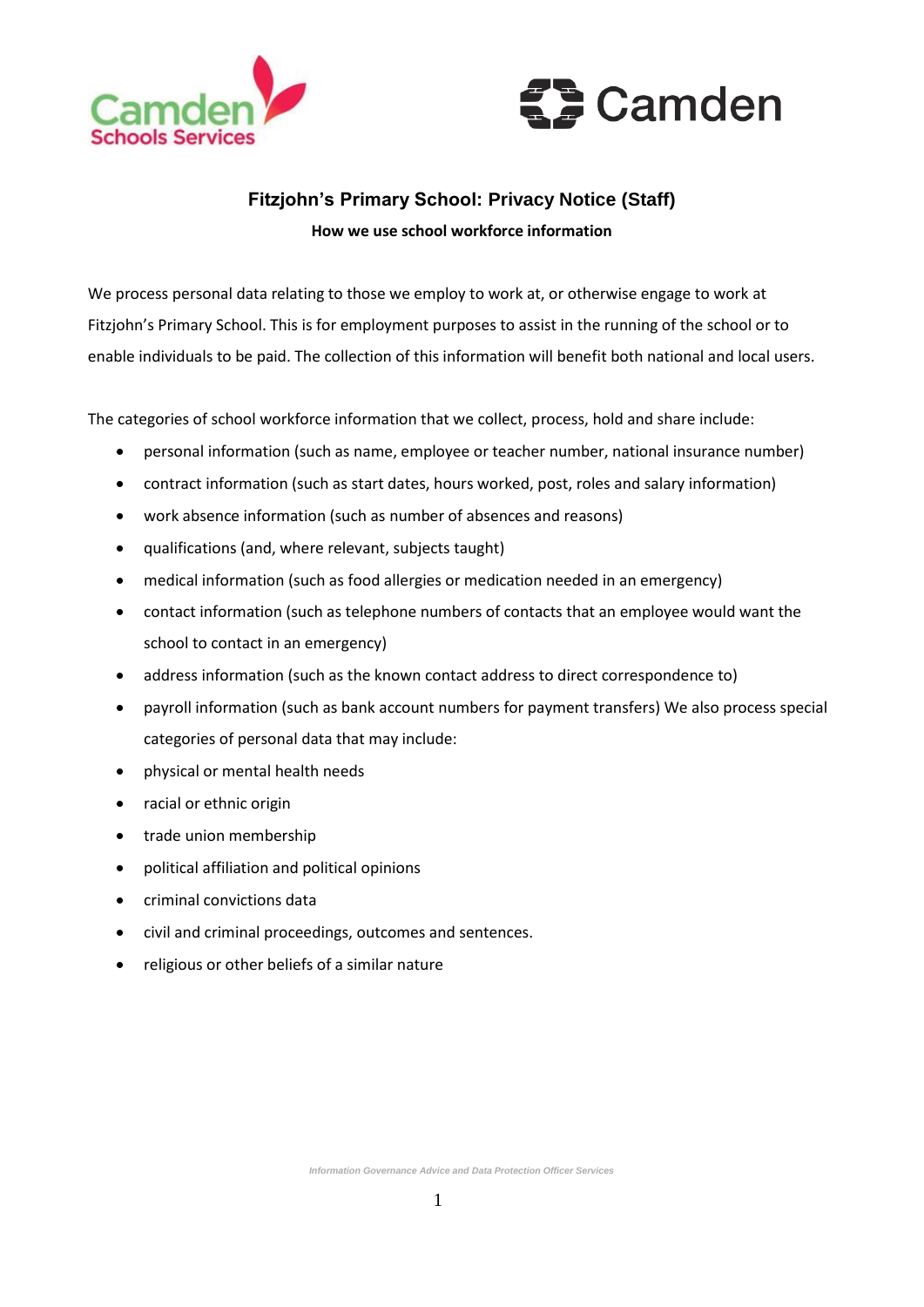



#### **Why we collect and use this information**

We use school workforce data to:

- enable the development of a comprehensive picture of the workforce and how it is deployed
- inform the development of recruitment and retention policies
- enable individuals to be paid
- to contact you directly when you are not on the premises
- to contact others known to you, where you have provided their information, in cases where it would be reasonable for us to contact that individual Information Governance Advice and Data Protection Officer Services 10

### **The lawful basis on which we process this information**

We collect and use information under Article 6 and Article 9 of the GDPR, this enables the school to process information such as Departmental Censuses under the Education Act 1996 and other such data processes that relate education provision or payment of the individual. Please see the details below relating to Article 6 and Article 9 of GDPR:

- Article 6(1) (b) Contract: processing is necessary for a contract with an individual.
- Article 6(1) (c) Legal Obligation: Processing is necessary to comply with the law.
- Article 6(1) (e) Public Task: processing is necessary to perform a task in the public interest or for official functions and the task or function has a clear basis in law.
- Article 9(2) (b) processing is necessary for the purposes of carrying out the obligations and exercising specific rights of the controller or of the data subject in the field of employment and social security and social protection law in so far as it is authorised by Union or Member State law or a collective agreement pursuant to Member State law providing for appropriate safeguards for the fundamental rights and the interests of the data subject.
- We do not require consent for the majority of the data we collect as the school is a public authority carrying out its duties under law. Where we do require your consent for the processing or collection of your data, we will do so under Article 6 (1) (a): Consent: the individual has given clear consent to process their personal data for a specific purpose.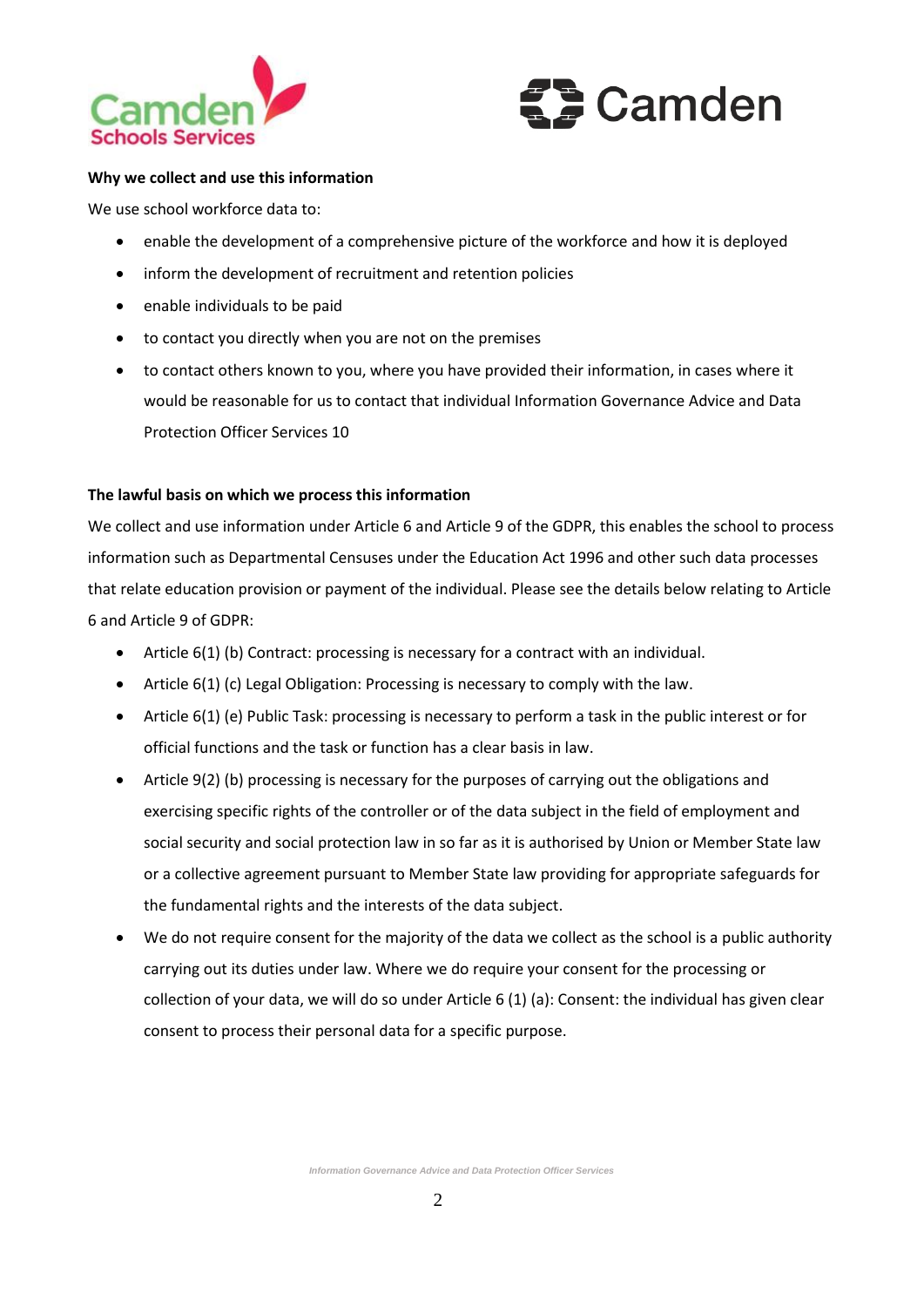



# **Collecting this information**

Whilst the majority of information you provide to us is mandatory, some of it is provided to us on a voluntary basis. In order to comply with data protection legislation, we will inform you whether you are required to provide certain school workforce information to us or if you have a choice in this.

### **Storing this information**

We hold school workforce data in line with our Data Retention Guidelines, which are available upon request.

### **Who we share this information with**

We routinely share this information with:

- Our local authority
- The Department for Education (DfE)
- The specialist Schools and Academy Trust
- The Princes' Teaching Institute Information Governance Advice and Data Protection Officer Services 11
- Capita SIMs workforce database
- Education Personnel Management DBS checks

### **Local authority**

We are required to share information about our workforce members with our local authority (Camden) under section 5 of the Education (Supply of Information about the School Workforce) (England) Regulations 2007 and amendments.

We will also share your data where required or permitted to do so by law for purposes of prevention and detection of crime and fraud.

### **Department for Education (DfE)**

We share personal data with the Department for Education (DfE) on a statutory basis. This data sharing underpins workforce policy monitoring, evaluation, and links to school funding / expenditure and the assessment educational attainment.

*Information Governance Advice and Data Protection Officer Services*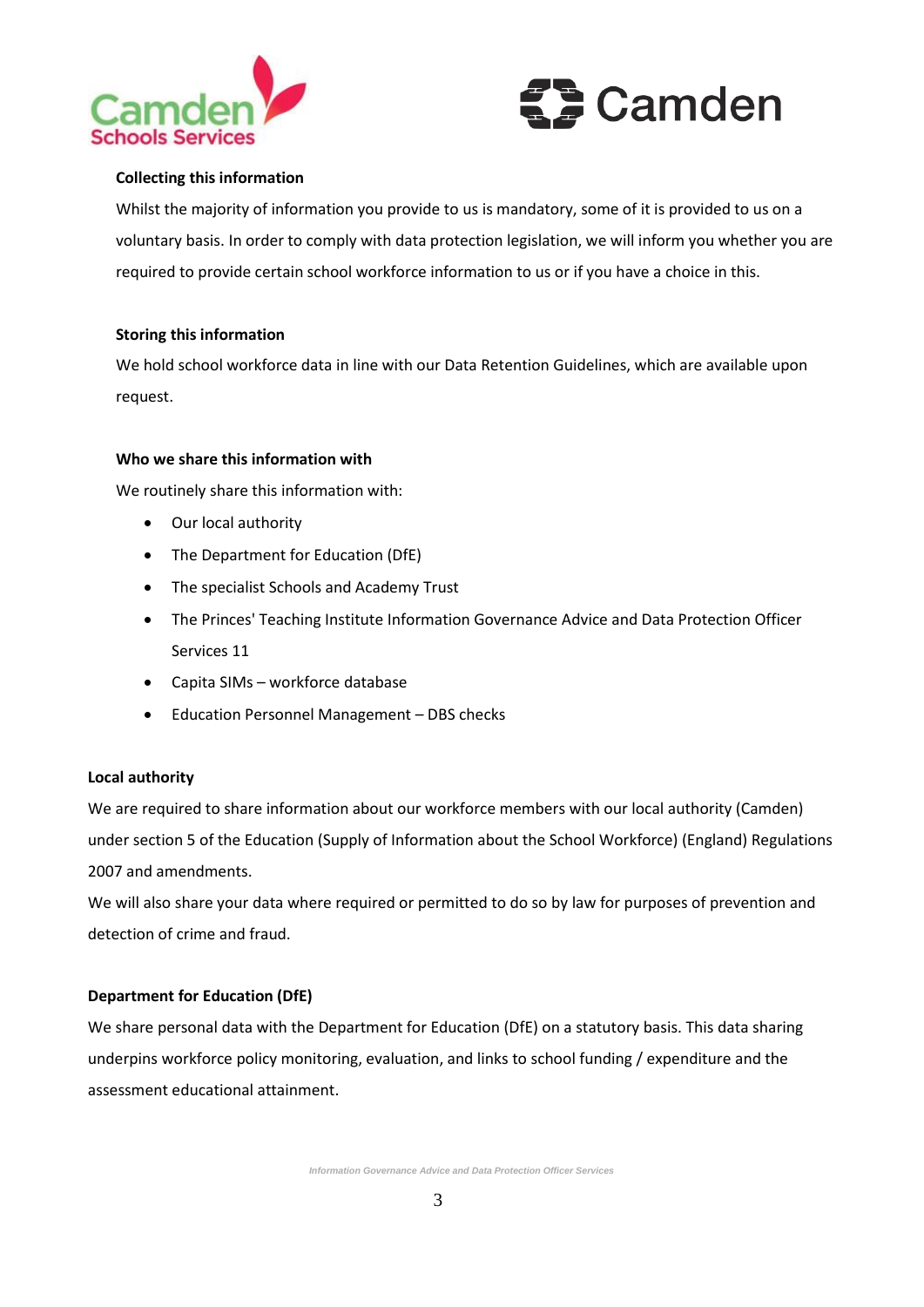



We are required to share information about our pupils with the (DfE) under section 5 of the Education (Supply of Information about the School Workforce) (England) Regulations 2007 and amendments.

## **Data collection requirements**

The DfE collects and processes personal data relating to those employed by schools (including Multi Academy Trusts) and local authorities that work in state funded schools (including all maintained schools, all academies and free schools and all special schools including Pupil Referral Units and Alternative Provision). All state funded schools are required to make a census submission because it is a statutory return under sections 113 and 114 of the Education Act 2005

To find out more about the data collection requirements placed on us by the Department for Education including the data that we share with them, go to [https://www.gov.uk/education/datacollection-and](https://www.gov.uk/education/datacollection-and-censuses-for-schools)[censuses-for-schools.](https://www.gov.uk/education/datacollection-and-censuses-for-schools)

The department may share information about school employees with third parties who promote the education or well-being of children or the effective deployment of school staff in England by:

- conducting research or analysis
- producing statistics
- providing information, advice or guidance

For more information about the department's data sharing process, please visit: Information Governance Advice and Data Protection Officer Services 12 https://www.gov.uk/data-protection-how-we-collect-andshare-research-data

To contact the department: https://www.gov.uk/contact-dfe

### **Requesting access to your personal data**

Under data protection legislation, you have the right to request access to information about you that we hold. To make a request for your personal information, contact the School Business Manager.

You also have the right to:

object to processing of personal data that is likely to cause, or is causing, damage or distress

*Information Governance Advice and Data Protection Officer Services*